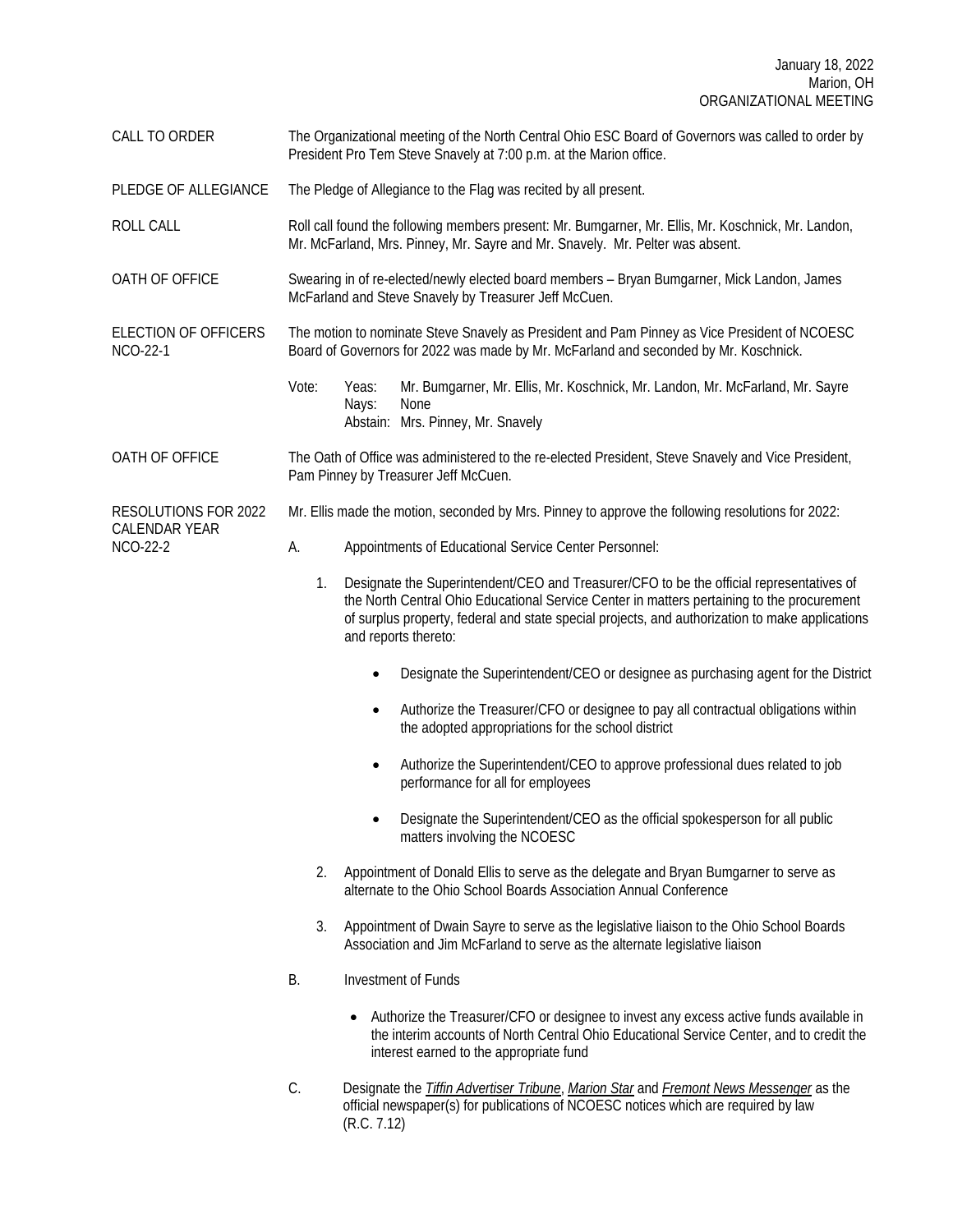- D. Designation of the Title VII and IX Compliance Officers:
	- Bruce Gast, Assisstant Superintendent
	- Heather Justen, Assistant Superintendent
	- Other designee(s) as appointed by Superintendent/CEO
- E. Designate day, place and time for regular Board of Governors Meetings as follows:

|                                                | שבב ווטט טאוונט וווט ווואס טארוונט |            |  |
|------------------------------------------------|------------------------------------|------------|--|
| Date                                           | Location                           | Time       |  |
| January 18, 2022                               | Marion                             | 7:00 p.m.  |  |
| February 15, 2022                              | Tiffin                             | 7:00 p.m.  |  |
| March 15, 2022                                 | Marion                             | 7:00 p.m.  |  |
| April 19, 2022                                 | Tiffin                             | 7:00 p.m.  |  |
| May 17, 2022                                   | Marion                             | 7:00 p.m.  |  |
| June 21, 2022                                  | Tiffin                             | 7:00 p.m.  |  |
| July 19, 2022                                  | Marion                             | 7:00 p.m.  |  |
| August 12, 2022                                | Tiffin                             | 12:00 p.m. |  |
| September 20, 2022                             | Marion                             | 7:00 p.m.  |  |
| October 18, 2022                               | Tiffin                             | 7:00 p.m.  |  |
| November 15, 2022                              | Marion                             | 7:00 p.m.  |  |
| December 20, 2022                              | Tiffin                             | 7:00 p.m.  |  |
| January 17, 2023<br>* (Organizational Meeting) | Marion                             | 7:00 p.m.  |  |

## **2022 NCOESC BOARD MEETING SCHEDULE**

F. List of Subdistricts & Board Representatives with Term Status:

| Subdistrict | Name                  | Term                                | Length of Term |
|-------------|-----------------------|-------------------------------------|----------------|
|             | Donald Ellis          | 01/01/20 - 12/31/23                 | 4 years        |
| 2           | <b>Steven Snavely</b> | 01/01/22 - 12/31/25                 | 4 years        |
| 3           | Dwain Sayre           | 01/01/20 - 12/31/23                 | 4 years        |
| 4           |                       | James McFarland 01/01/22 - 12/31/25 | 4 years        |
| 5           | Mick Landon           | 01/01/22 - 12/31/23                 | 4 years        |
| 6           |                       | Bryan Bumgarner 01/01/22 - 12/31/25 | 4 years        |
|             | Pamela Pinney         | 01/01/20 - 12/31/23                 | 4 years        |
| 8           | Ryan Pelter           | 01/01/22 - 12/31/25                 | 4 years        |
| 9           | Jack Koschnick        | 01/01/20 - 12/31/23                 | 4 years        |

- G. Establish a fee of 10¢ per copy charged to individuals requesting copies of the schedule of meetings, agenda or notices of individual meeting (R.C. 121.22 (F))
- H. Appropriate \$5,000 for the Service Fund for payment of expenses as incurred by or on the behalf of members of the Board of Governors (R.C. 3315.15)
- I. To authorize the Superintendent/CEO to accept resignations which have been submitted by employees during times when this Board is not in session.
	- Said such resignations shall be deemed effective as of the date and time of the Superintendent/CEO's acceptance.
- J. To authorize the Superintendent/CEO to offer employment of personnel to candidates for either teaching or non-teaching positions on behalf of this Board during periods when this Board is not in session.
	- Formal employment is effective on the date of board ratification.

Nothing in this resolution shall require the Board of Governor's to employ or continue to employ an individual who has not provided a satisfactory background and/or criminal records check or who has not satisfied any other prerequisite to employment created by law or Board policy.